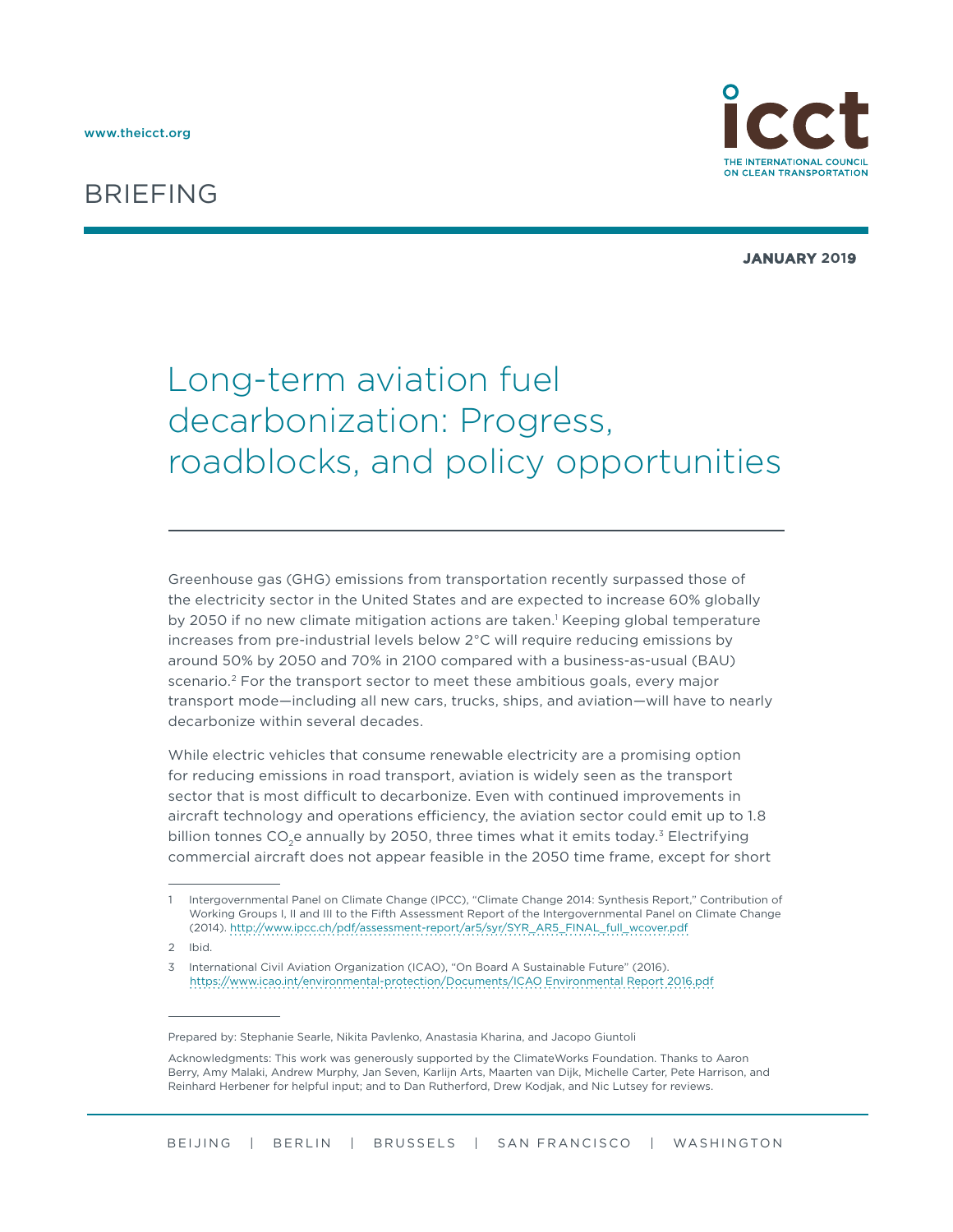haul flights.<sup>4</sup> One option to dramatically reduce the remaining emissions within the aviation sector is through the use of low-carbon alternative fuels that have near-zero carbon emissions in their upstream production.

This briefing paper summarizes available science on low-carbon fuel availability and the progress and challenges to the commercialization of alternative aviation fuels, then charts a course to widespread deployment of low-carbon jet fuel by mid- to late century. We identify the most urgent roadblocks to the long-term decarbonization of the aviation sector. Based on these findings, we provide recommendations on policy priorities globally for the next five to 10 years.

#### BACKGROUND

Low-carbon jet fuel is an essential component of decarbonization within the broader transport sector, and the impact can be substantial provided it works within the prevailing constraints. A primary key constraint that is evident from the literature is that long-term growth in low-carbon aviation fuels must work within a competitive market for feedstocks. Deploying low-carbon fuels to the aviation sector delivers climate benefits only if it works in concert with—and does not compete with—carbon reductions in road, rail, and marine transport. Liquid alternative fuels, whether biofuels or renewable power-to-liquids, are resource-intensive and their global potential is limited. Biomass in particular is used in many sectors (e.g., biofuels, bioplastics, industrial power plants, district heating systems), but in fact most of this resource still has traditional uses (e.g., household fires for heat and cooking, building materials).

Competition for low-carbon fuel resources will continue among the transport, heat, power, and material sectors. We expect traditional biomass use to decline, but at the same time bioenergy demand is ramping up. Countries across the world are increasing biofuel mandates. Europe has been aggressively pursuing biomass for renewable heat and power, and manufacturing companies are increasingly turning to bioplastics and other advanced biomaterials. In fact, some cellulosic biofuel companies have pivoted to producing biomaterials because of improved economics.5 For the next few decades, these other applications will compete with transport biofuels for the available biomass resources.

Within the transport sector, competition is likely to be especially fierce in the years ahead. Virtually all biofuels are used in the road sector today, and this is likely to continue as long as cars and trucks continue to use liquid fuels because it is more profitable to produce road biofuel than aviation biofuel (more detail on fuel production economics below). Even in one of the most ambitious vehicle electrification scenarios from the International Energy Agency (IEA), the road sector is still expected to consume enough liquid fuels in 2050 to utilize most sustainable biomass that could be available for transport.

<sup>4</sup> Dale Hall, Nikita Pavlenko, Nic Lutsey, *Beyond road vehicles: Survey of zero-emission technology options across the transport sector* (ICCT: Washington DC, 2018)[.https://www.theicct.org/sites/default/files/](https://www.theicct.org/sites/default/files/publications/Beyond_Road_ZEV_Working_Paper_20180718.pdf) [publications/Beyond\\_Road\\_ZEV\\_Working\\_Paper\\_20180718.pdf](https://www.theicct.org/sites/default/files/publications/Beyond_Road_ZEV_Working_Paper_20180718.pdf)

<sup>5</sup> Kevin Bullis, "Amyris Gives Up Making Biofuels: Update," *MIT Technology Review*, Feb 10, 2012, [https://www.technologyreview.com/s/426866/amyris-gives-up-making-biofuels-update/;](https://www.technologyreview.com/s/426866/amyris-gives-up-making-biofuels-update/) "Harnessing the power of biomass," Sweetwater Energy, accessed Sept. 26, 2018,<http://sweetwater.us/>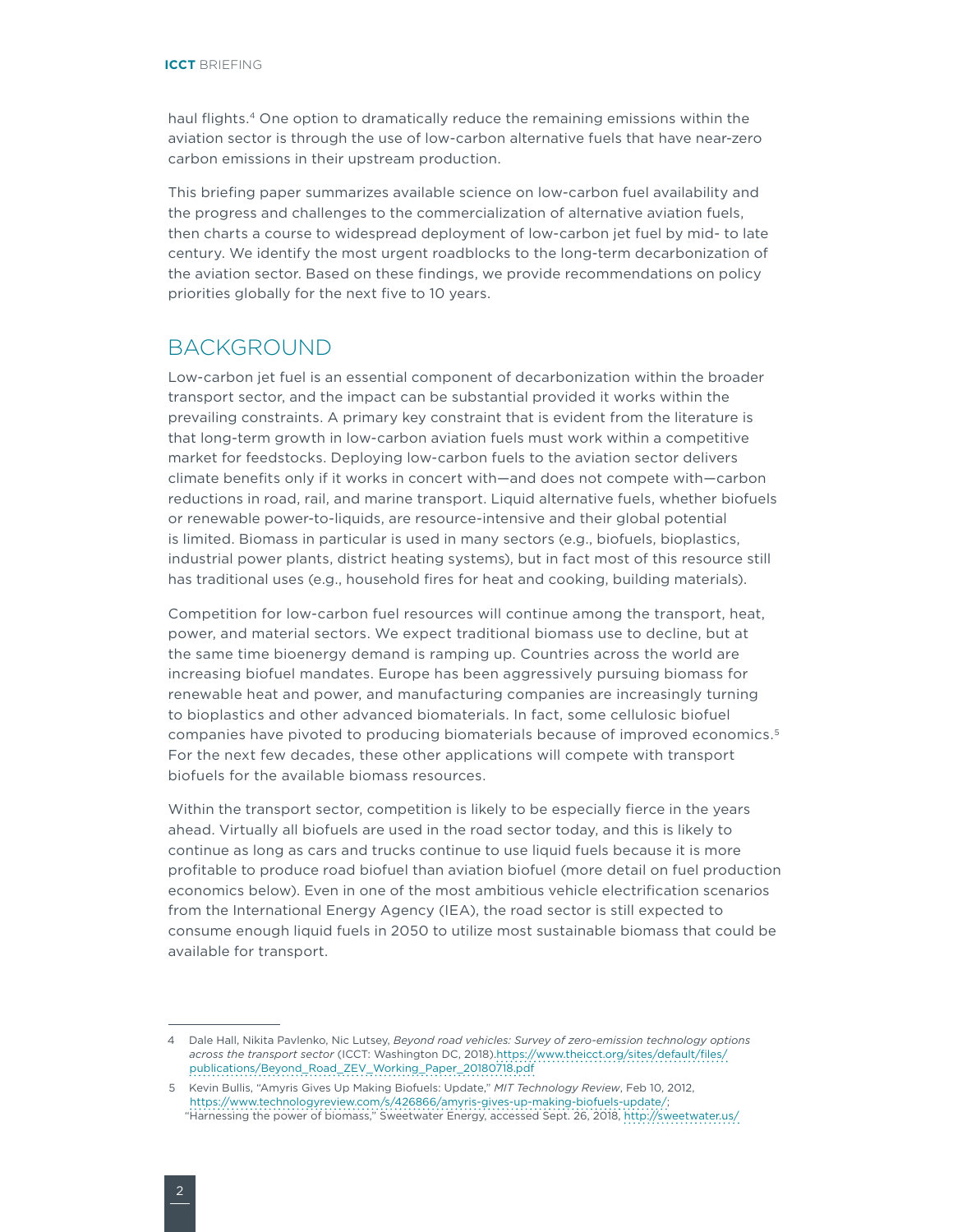[Figure 1](#page-2-0) shows our projection of the maximum amount of low-carbon biomass that could be supplied for various uses in 2050 and how it is likely to be divided among uses, assuming aggressive vehicle electrification. For context, current global oil production is nearly 100 million barrels per day. The figure shows that demand in heat and power, plastics, and road vehicles is likely to draw the majority (83%) of available sustainable biomass, with only around 9% likely to be delivered to the aviation sector. This is mainly due to economics: It is less expensive to replace fossil fuels with biomass in other sectors than in aviation. Realistically, there may not be enough low-carbon bioenergy available to significantly decarbonize aviation fuel until well beyond 2050, unless road electrification far surpasses expectations and the stationary heat and power sectors also transition entirely to other low-carbon renewables such as solar, wind, and geothermal.



<span id="page-2-0"></span>**FIgure 1.** Maximum global low-carbon biomass supply for energy and plastic uses and projected bioenergy demand across sectors compared with total energy demand in 2050<sup>6</sup>

Beyond availability and competition constraints, bioenergy must be produced from low-carbon sources or no carbon gains will be achieved. Most biofuels (largely produced from food crops including grains, sugars, and vegetable oils) and biomass used in heat and power (wood) are strongly linked to land use change (the conversion of natural land to agriculture to supply growing demand for food and feed commodities). The resulting emissions substantially reduce, and in some cases even reverse,7 the climate benefits of using these fuels instead of petroleum. Waste fats and oils such as tallow and used cooking oil can also indirectly cause land use change when used for biofuel if they are diverted from existing uses in livestock feed, soaps, and chemicals. It is thus not possible to decarbonize jet fuel using today's feedstocks.

<sup>6</sup> Stephanie Searle, "Bioenergy can solve some of our climate problems, but not all of them at once," ICCT blog, Oct. 15, 2018, <https://www.theicct.org/blog/staff/bioenergy-solve-some-climate-problems-not-all-once>

<sup>7</sup> For example, Hugo Valin, Daan Peters, Maarten van den Berg, Stefan Frank, Petr Havlik, Nicklas Forsell, & Carlo Hamelinck, *The land use change impact of biofuels consumed in the EU*: *Quantification of area and greenhouse gas impacts*, (Ecofys: Utrect, 2015) [https://ec.europa.eu/energy/sites/ener/files/documents/Final](https://ec.europa.eu/energy/sites/ener/files/documents/Final Report_GLOBIOM_publication.pdf)  [Report\\_GLOBIOM\\_publication.pdf](https://ec.europa.eu/energy/sites/ener/files/documents/Final Report_GLOBIOM_publication.pdf)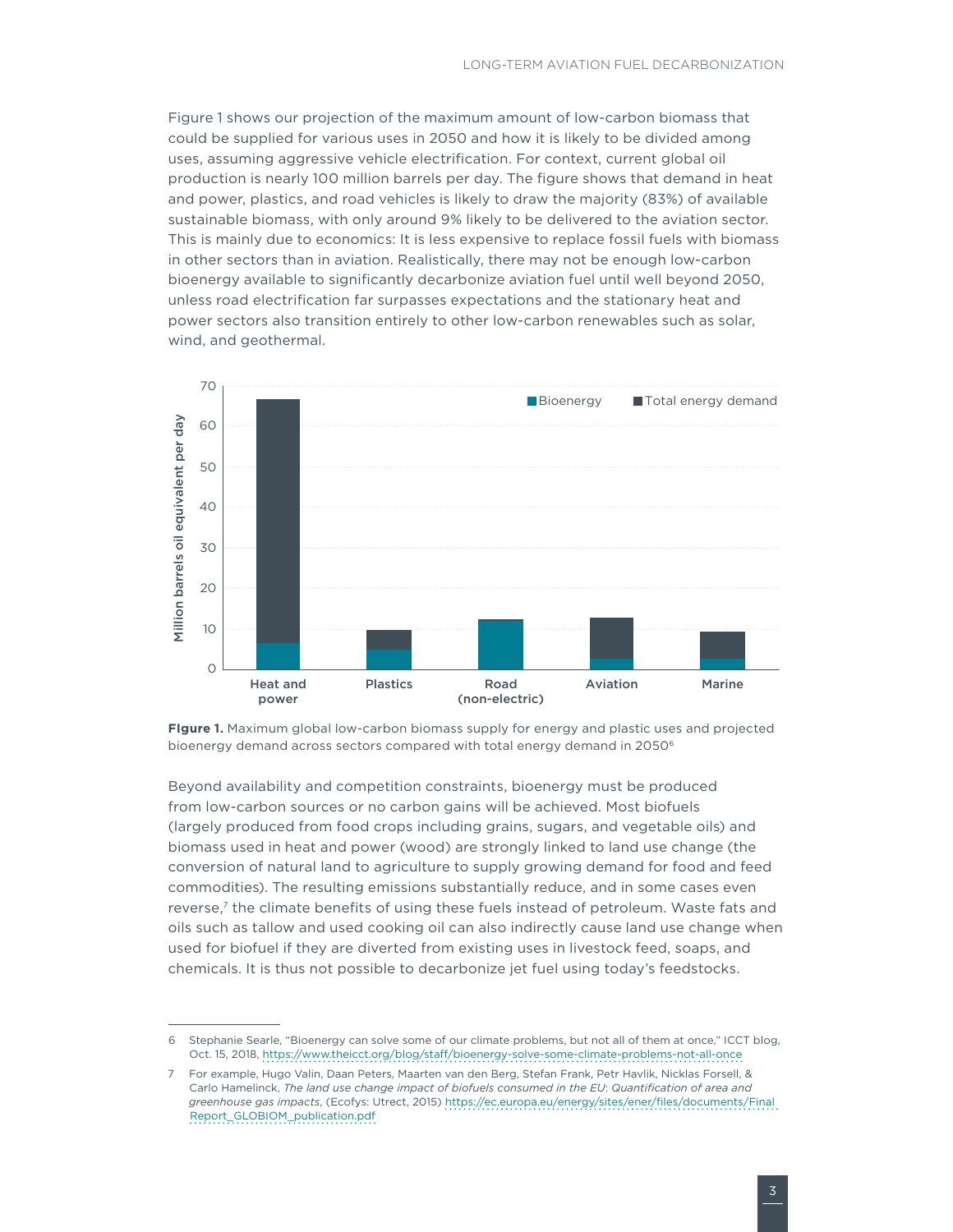Yet there is a substantial opportunity for greatly increased production of sustainable, low-carbon biomass-derived fuels for the transport sector. Low-carbon biofuel feedstocks with low land use change risk include cellulosic energy crops (e.g., switchgrass, Miscanthus, poplar) grown on unused land,<sup>8</sup> landfill-destined waste, and sustainably harvested crop and forestry residues (e.g., corn stover and small branches from logging).<sup>9</sup> Drop-in jet fuel produced from these feedstocks in advanced fuel conversion processes such as gasification and cellulosic alcohol-to-jet can deliver 80% to 90% reductions in fuel carbon intensity, and their production could be greatly increased in the upcoming decades.

Based on the above background on bioenergy limitations and trends in energy demand across sectors, we draw several conclusions. First, any long-term approach to decarbonizing jet fuel must involve both reducing liquid fuel demand across all sectors and transitioning to and ramping up a global sustainable biofuel industry. This means that it is critical to reduce aviation fuel demand using maximum feasible efficiency technology and best operational practices. Second, it is essential to carefully identify and promote feedstocks with low land-use impacts and high lifecycle GHG reductions based on the best available science. Third, it is necessary to understand the limitations in sustainable biomass supply globally and to the aviation sector in particular.

## PROGRESS IN LOW-CARBON JET FUEL PRODUCTION

In 2018, we are in the very early days on the path to jet fuel decarbonization. A small handful of alternative jet fuel projects were announced between 2014 and 2018, and only one facility in the United States (AltAir in California) has produced significant volumes of alternative jet fuel that have been used in aircraft.<sup>10</sup> Most existing alternative jet fuel capacity is for hydro-processed esters and fatty acids (HEFA), using a mature technology that can only utilize oil and fat feedstocks. HEFA production relies on either virgin vegetable oils with high land-use change emissions or used cooking oil and waste fats. The waste fats supply globally is limited, leaving little room for future sustainable growth.

Technologies to convert the most sustainable feedstocks (cellulosic biomass, municipal solid waste, and renewable electricity) are still emerging. Two projects currently under construction, Fulcrum Bioenergy<sup>11</sup> and Red Rock Biofuels,<sup>12</sup> are planning to produce alternative jet fuel from municipal solid waste and forestry residues, respectively, using advanced technologies. Fulcrum Bioenergy and Red Rock Biofuels both gasify solid waste into syngas and then use the Fischer-Tropsch process to turn the syngas into liquid fuels. Syngas can also be fermented into liquid fuels, a technology pioneered by the company LanzaTech.13Although a promising technology, no large-scale gasification

<sup>8</sup> Stephanie Searle, *Sustainability challenges of lignocellulosic bioenergy crops* (ICCT: Washington DC, 2018). [https://www.theicct.org/sites/default/files/publications/Energy\\_Crop\\_Sustainability\\_briefing\\_20180226.pdf](https://www.theicct.org/sites/default/files/publications/Energy_Crop_Sustainability_briefing_20180226.pdf)

<sup>9</sup> Stephanie Searle, Chris Malins, *Availability of cellulosic wastes and residues in the EU* (ICCT: Washington DC, 2013). [https://www.theicct.org/sites/default/files/publications/ICCT\\_EUcellulosic-waste-residues\\_20131022.pdf](https://www.theicct.org/sites/default/files/publications/ICCT_EUcellulosic-waste-residues_20131022.pdf)

<sup>10</sup> Anastasia Kharina, "Will slow and steady win the race for alternative jet fuels?," ICCT blog, Oct. 9, 2018, <https://www.theicct.org/blog/staff/will-slow-and-steady-win-race-alternative-jet-fuels>

<sup>11</sup> "Overview," Fulcrum Bioenergy, accessed Sept. 26, 2018, <http://fulcrum-bioenergy.com/technology/>

<sup>12</sup> "Process Technology Platform," Red Rock Biofuels, accessed Sept. 26, 2018, <https://www.redrockbio.com/technology.html>

<sup>13</sup> "Technical Overview," LanzaTech, accessed Nov. 2, 2018,<http://www.lanzatech.com/innovation/technical-overview/>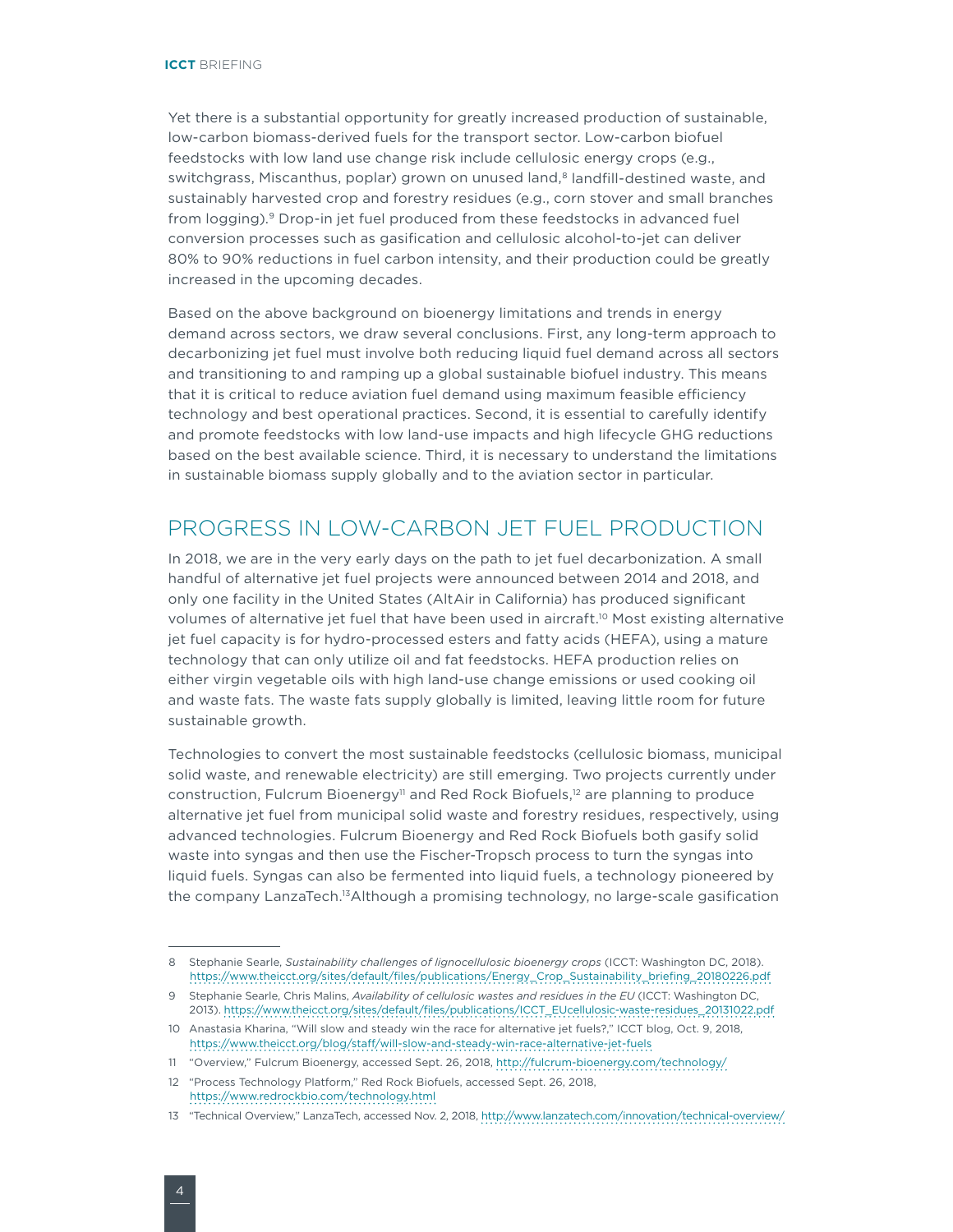facilities have been built. This is the kind of technology needed for decarbonizing significant volumes of jet fuel.

Other advanced technologies that can process sustainable feedstocks are further from commercialization. Alcohol-to-jet (ATJ) pathways can convert cellulosic ethanol or other alcohols into drop-in jet fuel, but no companies have proposed commercial-scale cellulosic ATJ. Fast pyrolysis, another advanced biofuel technology, is not currently being pursued following a high-profile industry failure. Power-to-liquids is another promising technology that combines renewable hydrogen with CO<sub>2</sub> to produce drop-in liquid fuels. At present, costs are likely to be prohibitive for this technology, and using it risks indirectly increasing near-term fossil fuel use if renewable electricity is diverted from other uses.<sup>14</sup>

Importantly, most alternative jet fuel produced or in the pipeline today comes as a co-product of road fuel production. Hydroprocessing (used for HEFA) and Fischer-Tropsch synthesis both generate a product slate of various fuel types, similar to the way a conventional oil refinery produces an assortment of gasoline, diesel, kerosene, and other petroleum products. Alternative fuel refining processes generally produce the largest fraction of diesel or gasoline with smaller amounts of kerosene and "light ends" such as propane. [Figure 2](#page-4-0) shows the product slate for a few advanced fuel technologies. ATJ and a novel technology, synthesized isoparaffins (SIP), can produce mostly or entirely jet fuel, but hydroprocessing and Fischer-Tropsch synthesis generally produce mostly road fuel with only a small jet fuel component. These latter two technologies are mostly kept afloat through road fuel sales and policy incentives. The small amount of progress that has been made on sustainable jet fuels is thus heavily dependent on demand for road biofuels.



<span id="page-4-0"></span>**FIgure 2.** Product slates for four alternative jet fuel production pathways

<sup>14</sup> Stephanie Searle, Adam Christensen, *Decarbonization potential of electrofuels in the European Union*, (ICCT: Washington, DC, 2018),<https://www.theicct.org/publications/decarbonization-potential-electrofuels-eu>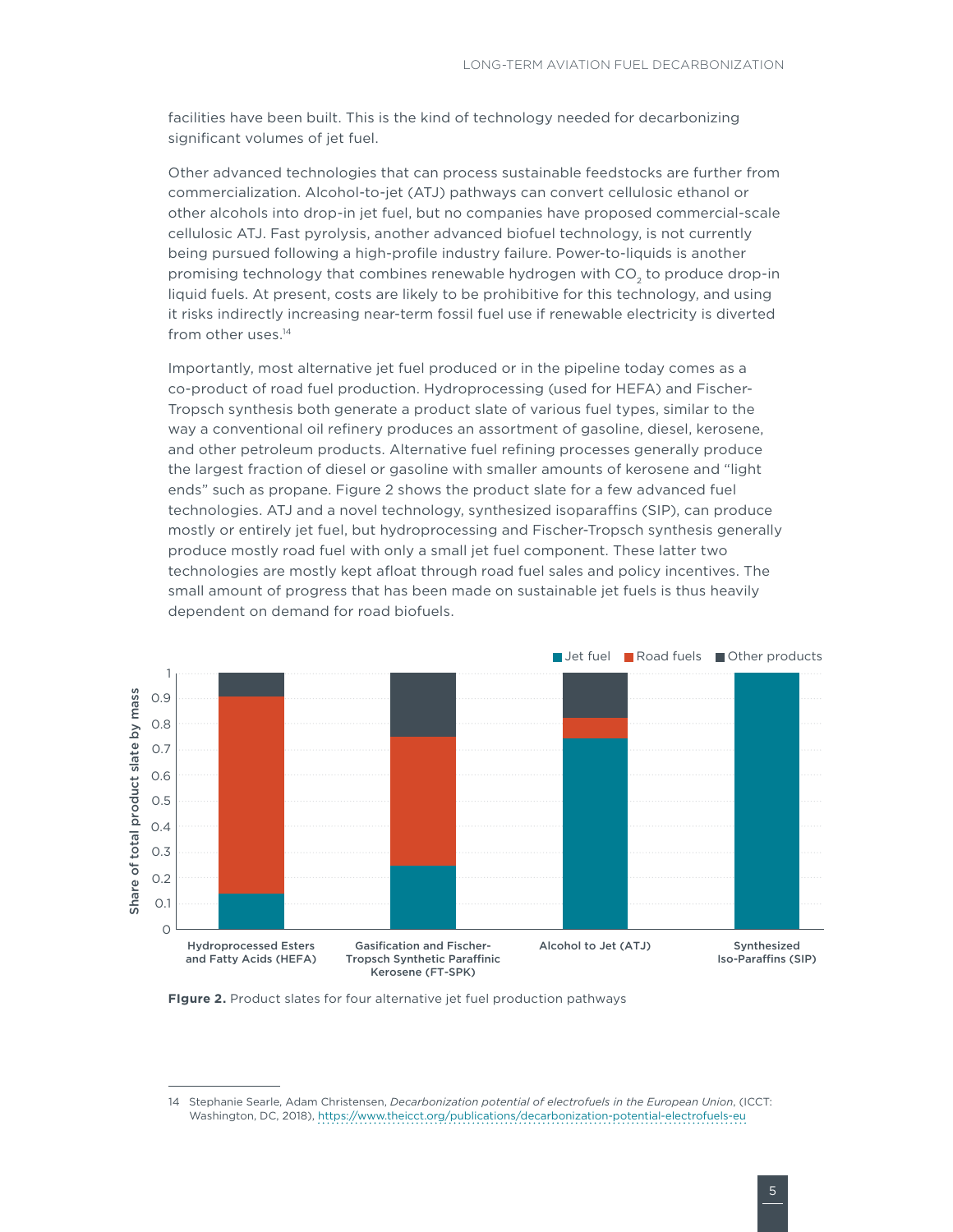## BARRIERS TO ADVANCED JET FUEL COMMERCIALIZATION

Although some progress has been made in alternative jet fuels, significant challenges remain for deep decarbonization of the sector. The bottleneck is not just in commercializing advanced fuel conversion processes; there are barriers up and down the alternative fuel production chain, from feedstock supply to fuel conversion, upgrading, blending, and delivery. In this section, we review the progress and remaining hurdles at each step.

**Feedstock supply:** There is high potential availability of sustainable feedstock, but there are barriers to its collection. Municipal solid waste, one of the most sustainable feedstocks, already has collection systems in place and is readily available for biofuel producers. Other major cellulosic waste and residues, including crop and forestry residues, often do not have mature supply chains in place. Crop and forestry residues must be harvested carefully to avoid loss of soil carbon and health, and farmers are sometimes resistant to selling any crop residues for fear of harming the next year's crop.15 In some places, there is not enough time to harvest crop residues before planting the next crop.16 In addition, these feedstocks are often contaminated with soil and are bulky and difficult to transport and store.<sup>17</sup> Most of the potential future production of sustainable biomass would come from cellulosic energy crops,18 but this pathway has additional challenges. Establishing energy crop plantations requires large upfront investments that take several years to recoup. There is a chicken-and-egg problem: Farmers are unwilling to invest in energy crops without a mature cellulosic biofuel industry to buy them, and cellulosic biofuel producers cannot scale up without feedstock supply chains in place. For example, Biochemtex planned to run a cellulosic ethanol facility in Sardinia on locally grown energy crops,<sup>19</sup> which never materialized; the Sardinia facility later closed down. Once these challenges are overcome, sustainable cellulosic biomass could potentially be available in large quantities.

Power-to-liquids are not subject to these same constraints because they can be produced from wind, solar, and geothermal power rather than biomass. Power-toliquids production can, however, compete with other uses of these renewables and will only offer strong net GHG benefits if produced from additional renewable power.

**Fuel conversion technologies:** Although several advanced alternative fuel technologies have been demonstrated successfully, technological problems still limit cost-effectiveness and throughput at larger facilities. There are challenges in grinding biomass before conversion: It is often contaminated with rocks and dirt that damage grinding blades and slow production. In gasification, tar buildup and corrosion

<sup>15</sup> Toby Townsend et al., "Wheat straw availability for bioenergy in England," *Ener. Policy* 122: 349-357 doi: [10.1016/j.enpol.2018.07.053](https://www.sciencedirect.com/science/article/pii/S0301421518304993?via%3Dihub)

<sup>16</sup> Stephanie Searle, "The hardest part of cellulosic biofuels in India might be collecting the rice straw," ICCT blog, Oct. 11, 2018, [https://www.theicct.org/blog/staff/hardest-part-cellulosic-biofuels-india-might-be-collecting](https://www.theicct.org/blog/staff/hardest-part-cellulosic-biofuels-india-might-be-collecting-rice-straw)[rice-straw](https://www.theicct.org/blog/staff/hardest-part-cellulosic-biofuels-india-might-be-collecting-rice-straw)

<sup>17</sup> Chelsea Petrenko, "Short-term barriers to energy cropping," ICCT blog, Nov. 8, 2018, <https://www.theicct.org/blog/staff/short-term-barriers-energy-cropping>

<sup>18</sup> Stephanie Searle et al., "A reassessment of global bioenergy potential in 2050," *Glob. Change Biol. Bioenergy*, 2014, 7(2): 328-336 doi: [10.1111/gcbb.12141](https://doi.org/10.1111/gcbb.12141)

<sup>19</sup> Stephanie Searle, Chelsea Petrenko, Ella Baz, Chris Malins, *Crops of the Biofrontier: in search of opportunities for sustainable energy cropping* (ICCT: Washington DC, 2016), [https://www.theicct.org/sites/default/files/](https://www.theicct.org/sites/default/files/publications/Energy Crop White Paper vF.pdf) [publications/Energy Crop White Paper vF.pdf](https://www.theicct.org/sites/default/files/publications/Energy Crop White Paper vF.pdf)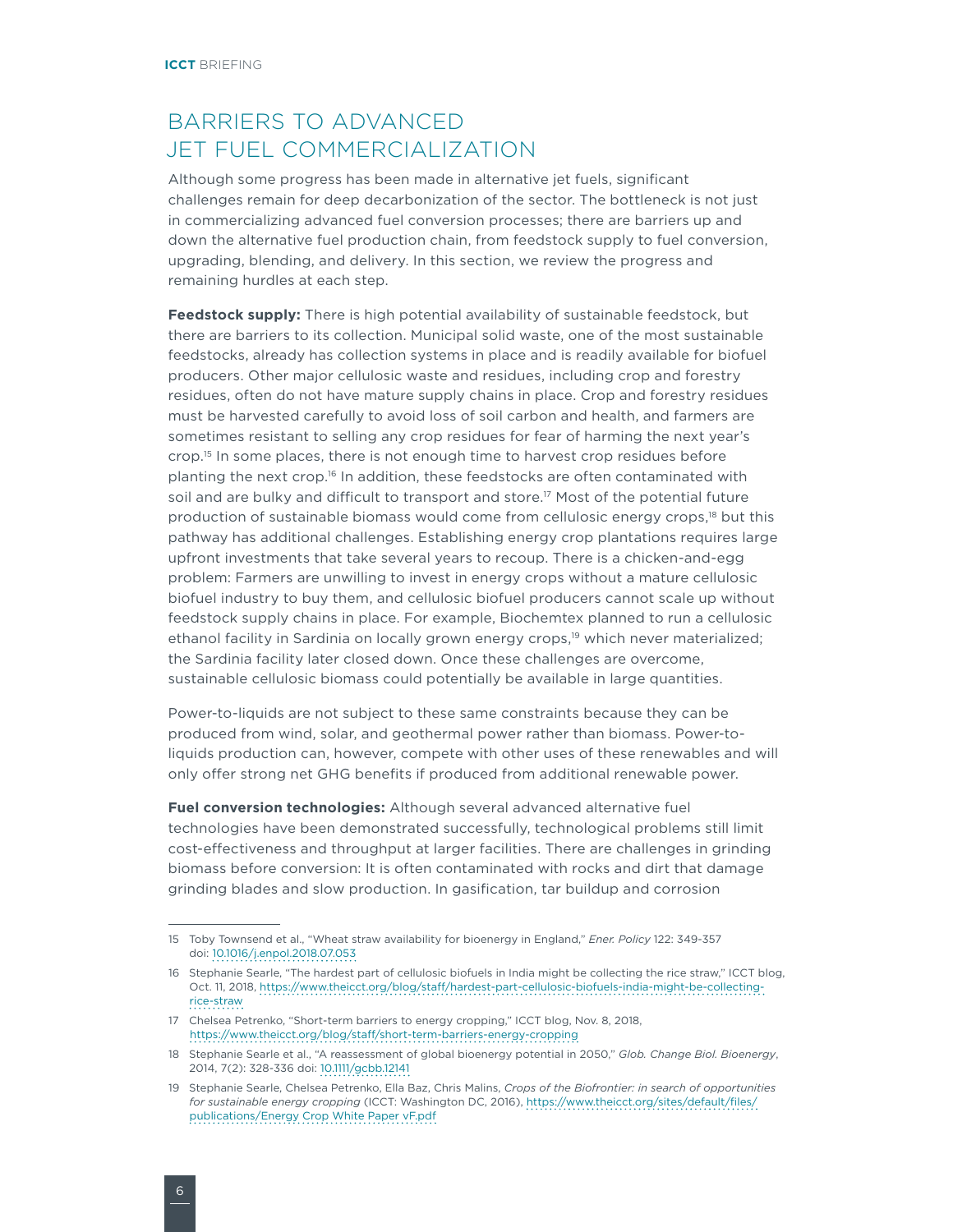increase maintenance demands. Syngas fermentation has to halt if there is bacterial contamination. Achieving successful product yields has also been difficult. For example, KiOR, a pyrolysis company, never produced more than one-third of its target yields before filing for bankruptcy.<sup>20</sup> These processes also do not always produce finished fuels and instead require further upgrading, which adds complexity and cost.

The largest barrier to advanced alternative fuel technologies is economics. Cellulosic biofuel costs can range from around \$4.50 per gasoline-equivalent gallon for small bolt-on corn kernel fiber ethanol facilities to \$8.50 per gasoline-equivalent gallon for large gasification Fischer-Tropsch facilities using agricultural residues,<sup>21</sup> compared with typical wholesale kerosene prices of \$1.50 to \$3.00 per gallon in the United States.<sup>22</sup> Costs for first-of-a-kind facilities can be even higher. Design and construction of a first plant can take three or four years, and ramping up to full production can take five years or more, especially if a plant encounters the kinds of technological problems reviewed above.<sup>23</sup> These delays increase the average cost of producing each gallon for the time that a facility is operating. Design of a first-of-a-kind plant is also not always efficient and can cost 25% more than future plants.<sup>24</sup>

It is possible for advanced alternative fuel facilities to reduce costs with time. For most advanced alternative fuel production systems using wastes, residues, or energy crops, up to 70% of the levelized costs come from the upfront costs for equipment and facility construction, which can be reduced over time through technology learning.25 For these kinds of technologies, some studies estimate costs can decline by 40% from pioneer plants to a mature industry.<sup>26</sup> In contrast, approximately 65% of levelized HEFA costs are the feedstock, $27$  and these costs are unlikely to come down over time.28 At present, the high and uncertain costs of first-of-a-kind plants for advanced technologies compared with HEFA are deterring investment. As the advanced fuel industry develops and costs come down, these technologies will likely be seen as more promising.

<sup>20</sup> Jim Lane, "KiOR: The Inside True Story of a Company Gone Wrong. Part 4, the Year of Living Disingenously," *Biofuels Digest*, Sept. 18, 2016, [https://www.biofuelsdigest.com/bdigest/2016/09/18/kior-the-inside-true](https://www.biofuelsdigest.com/bdigest/2016/09/18/kior-the-inside-true-story-of-a-company-gone-wrong-part-4-the-year-of-living-disingenuously/)[story-of-a-company-gone-wrong-part-4-the-year-of-living-disingenuously/](https://www.biofuelsdigest.com/bdigest/2016/09/18/kior-the-inside-true-story-of-a-company-gone-wrong-part-4-the-year-of-living-disingenuously/)

<sup>21</sup> Nikita Pavlenko, Stephanie Searle, Brett Nelson, *A comparison of contracts for difference versus traditional*  financing schemes to support ultralow-carbon fuel production in California (ICCT: Washington DC, 2017). [https://www.theicct.org/sites/default/files/publications/CfD-Cost-Benefit-Report\\_ICCT\\_Working-Paper\\_](https://www.theicct.org/sites/default/files/publications/CfD-Cost-Benefit-Report_ICCT_Working-Paper_vF_23012017.pdf) [vF\\_23012017.pdf](https://www.theicct.org/sites/default/files/publications/CfD-Cost-Benefit-Report_ICCT_Working-Paper_vF_23012017.pdf)

<sup>22</sup> U.S. Energy Information Administration, "Data 1: U.S. Kerosene Wholesale/Resale Price by Refiners (Dollars per Gallon)," Spreadsheet (2018). [https://www.eia.gov/dnav/pet/hist/LeafHandler.ashx?n=PET&s=EMA\\_EPPK\\_](https://www.eia.gov/dnav/pet/hist/LeafHandler.ashx?n=PET&s=EMA_EPPK_PWG_NUS_DPG&f=M) [PWG\\_NUS\\_DPG&f=M](https://www.eia.gov/dnav/pet/hist/LeafHandler.ashx?n=PET&s=EMA_EPPK_PWG_NUS_DPG&f=M)

<sup>23</sup> Nik Pavlenko, "Failure to Launch: Why Advanced Biorefineries Are So Slow to Ramp Up Production," ICCT blog, Nov. 13, 2018,<https://www.theicct.org/blog/staff/failure-to-launch-biorefineries-slow-ramp-up>

<sup>24</sup> U.S. Government Accountability Office, "Renewable Fuel Standard: Low Expected Production Volumes Make It Unlikely That Advanced Biofuels Can Meet Increasing Targets," Report to the Chairman, Subcommittee on Regulatory Affairs and Federal Management, Committee on Homeland Security and Government Affairs, U.S. Senate (2016). <https://www.gao.gov/assets/690/681256.pdf>

<sup>25</sup> Nikita Pavlenko, *Assessing the Costs of Policy Support for Alternative Aviation Fuels* (ICCT: Washington DC, in press)

<sup>26</sup> Ryan Swanson, Justinus Satrio, Robert Brown, *Techno-Economic Analysis of Biofuels Production Based on Gasification* (NREL: Goulden CO, 2010),<https://www.nrel.gov/docs/fy11osti/46587.pdf>

<sup>27</sup> Nikita Pavlenko, *Assessing the Costs of Policy Support for Alternative Aviation Fuels* (ICCT: Washington DC, in press)

<sup>28</sup> OECD/FAO, "OECD-FAO Agricultural Outlook 2015" (2015). [https://doi.org/10.1787/agr\\_outlook-2015-en](https://doi.org/10.1787/agr_outlook-2015-en)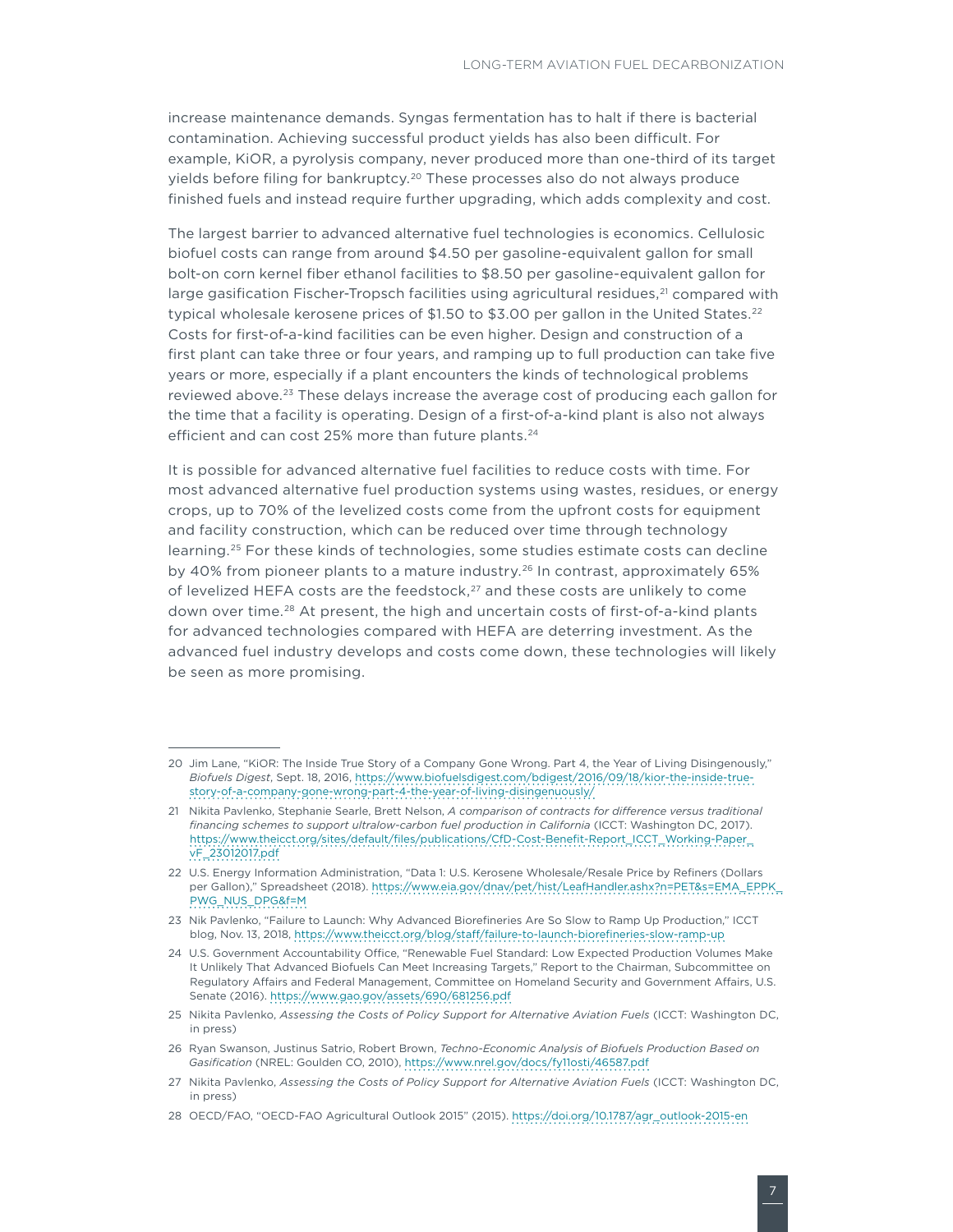**Upgrading to drop-in jet fuel:** Technology upgrades have been successfully demonstrated at small scale, and generally there are fewer technological challenges in this step compared with fuel conversion. The main challenge is added cost in maximizing the fraction of jet fuel produced. Hydroprocessing of fats and oils generally produces 10% to 15% HEFA jet fuel, although producers can also blend some of the road fraction from this process in jet fuel at low blend rates.<sup>29</sup> The HEFA fraction from hydroprocessing can be increased to 50%, but tilting the product slate toward jet fuel comes at a cost, adding up to 30 cents per gallon.<sup>30</sup> For cellulosic ethanol, it costs 25% more to upgrade to drop-in jet fuel compared with blending the ethanol in road gasoline.<sup>31</sup> In general, maximizing jet fuel production is feasible but somewhat costly.

**Fuel blending and delivery to aircraft:** Certification can be a hurdle for novel fuels, but this barrier is shrinking. Alternative fuels must be certified by ASTM, an international body, before they can be sold commercially. Only a handful of jet fuels have received this certification. One major barrier is that ASTM requires up to 235,000 gallons of new jet fuels to be tested, and it can be difficult for a new company to produce this much fuel. After considerable investment in testing by the U.S. Department of Defense, it is now getting easier for new producers to get certified. Less testing is required for new fuel types that are similar to already approved fuels.

[Figure 3](#page-8-0) shows the maximum amount of alternative jet fuel required by ASTM for certification depending on its similarity to already approved pathways. As shown in the chart, producers of new type fuels are required to test 235,110 gallons, compared with 10,110 gallons for fuels that are "similar" and just 110 gallons for fuels that are "very similar" to already approved pathways. This means that the more fuel types that have been approved, the easier it is for a wider variety of companies using slightly different technologies and feedstocks to attain certification. For example, LanzaTech had to undergo two of four ASTM testing rounds on its ATJ pathway, requiring only 110 gallons<sup>32</sup> because its product is very similar to an ATJ pathway already certified for Gevo.<sup>33</sup> The certification barrier will continue to be reduced as more fuel types are approved.

<sup>29</sup> [https://www.theicct.org/sites/default/files/publications/Green-Diesel-Aviation\\_ICCT-Working-](https://www.theicct.org/sites/default/files/publications/Green-Diesel-Aviation_ICCT-Working-Paper_20180321_vF.pdf)[Paper\\_20180321\\_vF.pdf](https://www.theicct.org/sites/default/files/publications/Green-Diesel-Aviation_ICCT-Working-Paper_20180321_vF.pdf)

<sup>30</sup> Nik Pavlenko, "Can alternative jet fuels crowd out demand from the road sector?," ICCT blog, Oct. 24, 2018, <https://www.theicct.org/blog/staff/can-alternative-jet-fuels-crowd-out-demand-road-sector>

<sup>31</sup> Tao, L., Markham, J.N., Haq, Z., and Biddy, M.J. (2017). Techno-Economic Analysis for Upgrading the Biomass-Derived Ethanol-to-Jet Blendstocks. Green Chemistry. DOI: [10.1039/c6gc02800d](https://pubs.rsc.org/en/content/articlelanding/2017/gc/c6gc02800d#!divAbstract)

<sup>32</sup> LanzaTech, "Flying a Carbon Smart Future," (2017), [https://www.iata.org/events/Documents/afs-2017/AFS17-](https://www.iata.org/events/Documents/afs-2017/AFS17-Session2-Jennifer-Holmgren-Lanzatech.pdf) [Session2-Jennifer-Holmgren-Lanzatech.pdf](https://www.iata.org/events/Documents/afs-2017/AFS17-Session2-Jennifer-Holmgren-Lanzatech.pdf)

<sup>33</sup> "Gevo's Alcohol to Jet Fuel Meets Approved ASTM Standard," Gevo News Release, accessed Sept. 27, 2018, [http://ir.gevo.com/news-releases/news-release-details/gevos-alcohol-jet-fuel-meets-approved-astm](http://ir.gevo.com/news-releases/news-release-details/gevos-alcohol-jet-fuel-meets-approved-astm-standard?field_nir_news_date_value%5bmin%5d=)[standard?field\\_nir\\_news\\_date\\_value\[min\]=](http://ir.gevo.com/news-releases/news-release-details/gevos-alcohol-jet-fuel-meets-approved-astm-standard?field_nir_news_date_value%5bmin%5d=)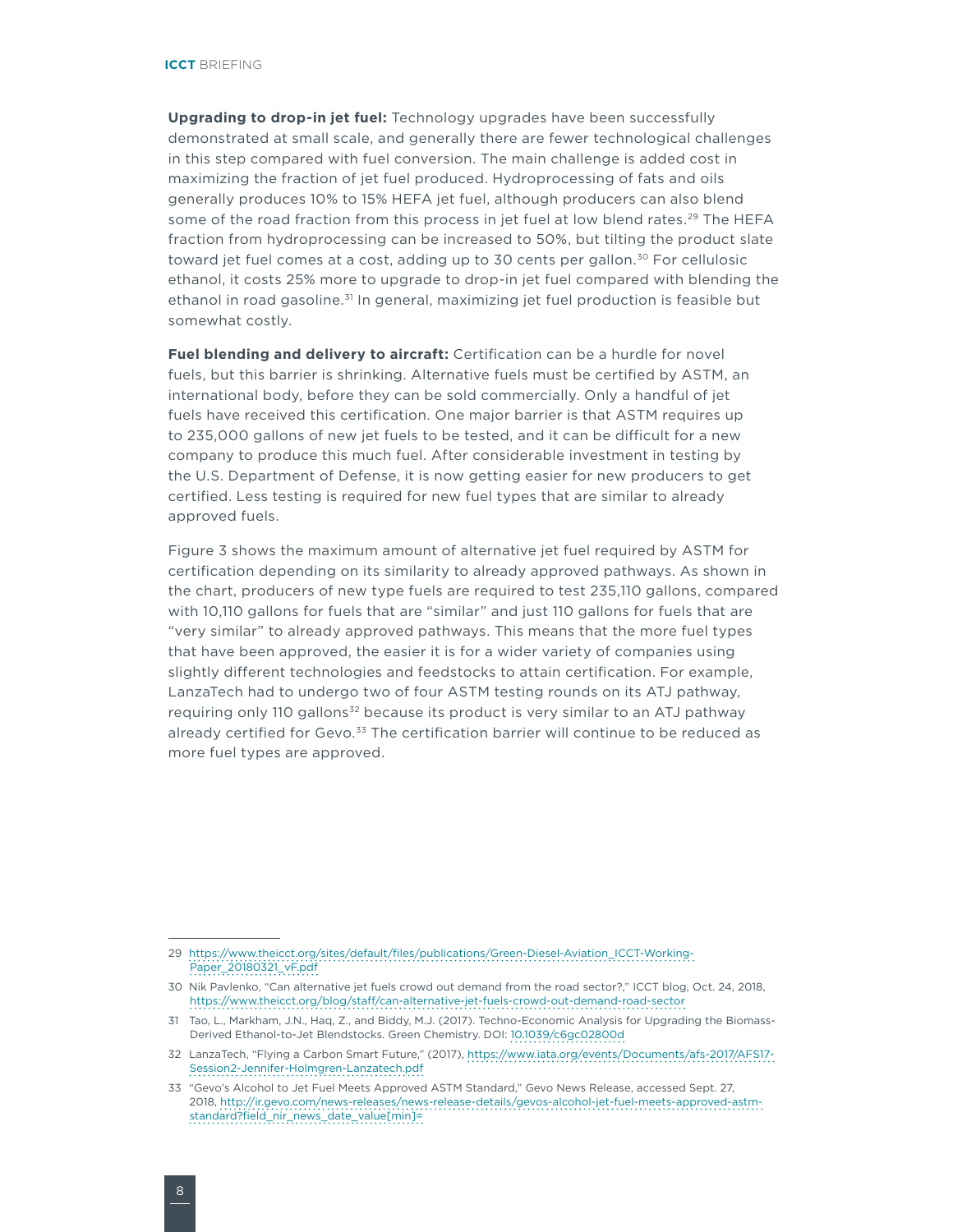

<span id="page-8-0"></span>

Once fuel has been produced and certified, blending it and burning it in aircraft are relatively straightforward steps. Certified jet fuels can be blended in conventional jet fuel at levels up to 50%. The blended fuel is then distributed from the airport's fuel farm to all aircraft at the airport. When United Airlines first started using blended HEFA fuel from AltAir at Los Angeles International Airport, the company delivered the fuel directly to its aircraft via tanker truck at the request of other airlines. After a twoweek demonstration period, these airlines accepted the supply of blended fuel from the airport's central fuel farm. In cases like this, the airline took initiative in supplying alternative fuel, but in others, airports have played the lead role. Seattle-Tacoma International Airport forged a partnership with 13 airlines operating at the airport in support of blending alternative fuel, while Geneva airport is contracting directly from an alternative fuel producer. The situation at each airport is different, and each case of alternative fuel supply will have kinks to work out. In the few examples witnessed to date, however, these challenges were easily solved.<sup>35</sup>

Table 1 summarizes the progress and challenges discussed above in producing and delivering low-carbon fuel to the aviation sector. While challenges exist at every step, the bottleneck is in the earlier stages of this process: from feedstock supply to upgrading. Cost, technology development, and logistical problems limit the current production of low-carbon advanced fuel. On the other hand, supplying and using this fuel in aircraft is relatively easy. The steps most in need of policy support are early in the process.

<sup>34</sup> Data from Commercial Aviation Alternative Fuels Initiative. (2013). "ASTM D4054 Users' Guide." Retrieved from [http://www.caafi.org/information/pdf/d4054\\_users\\_guide\\_v6\\_2.pdf](http://www.caafi.org/information/pdf/d4054_users_guide_v6_2.pdf)

<sup>35</sup> Anastasia Kharina, "Kinks in the pipeline: a survey of downstream alternative jet fuels challenges," ICCT blog, Oct. 31, 2018, [https://www.theicct.org/blog/staff/kinks-pipeline-survey-downstream-alternative-jet](https://www.theicct.org/blog/staff/kinks-pipeline-survey-downstream-alternative-jet-fuels-challenges)[fuels-challenges](https://www.theicct.org/blog/staff/kinks-pipeline-survey-downstream-alternative-jet-fuels-challenges)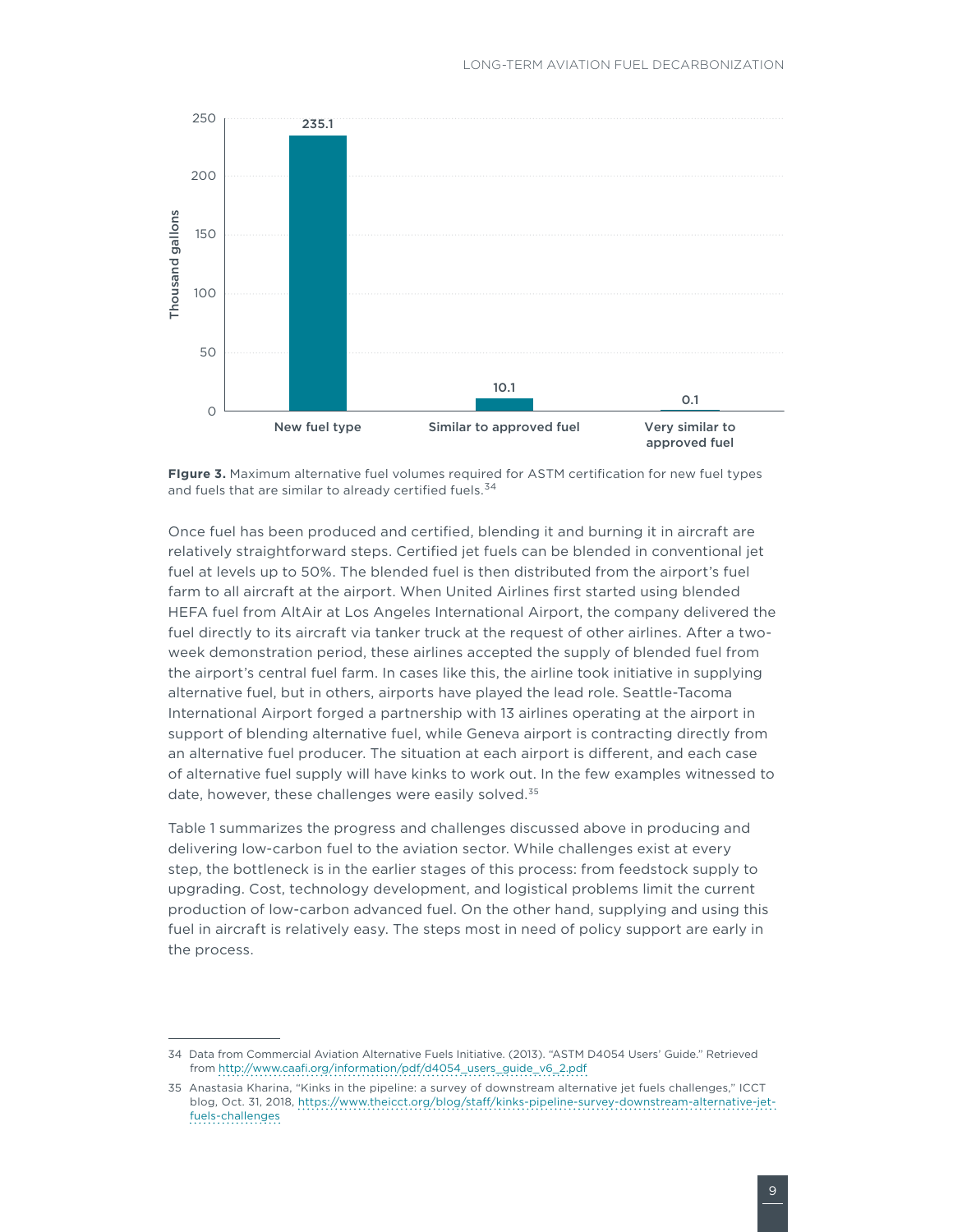**Table 1** Summary of progress and challenges in delivering and using advanced low-carbon fuel in the aviation sector, by step in process

| Step in jet fuel<br>decarbonization     | <b>Current status</b>                                                                                                                                                                                | <b>Remaining challenges</b>                                                                                                | <b>Overall status</b>      |
|-----------------------------------------|------------------------------------------------------------------------------------------------------------------------------------------------------------------------------------------------------|----------------------------------------------------------------------------------------------------------------------------|----------------------------|
| <b>Feedstock</b><br>supply              | • Municipal solid waste<br>already collected<br>· Some crop residue<br>supply available<br>• No energy crops<br>available<br>• Additional renewable<br>electricity for power-<br>to-liquids possible | • Crop residue<br>harvest logistics in<br>challenging regions<br>• Develop energy<br>crop plantations and<br>supply chains | • Very early<br>commercial |
| <b>Feedstock</b><br>preparation         | • Small amounts of<br>cellulosic feedstock<br>processed                                                                                                                                              | • Contamination with<br>rocks, etc.<br>• High cost                                                                         | • Very early<br>commercial |
| <b>Fuel conversion</b>                  | • Technology<br>demonstrated at<br>small scale                                                                                                                                                       | • High cost<br>• High perceived<br>investment risk<br>• Challenges specific to<br>each technology                          | • Early commercial         |
| <b>Upgrading to</b><br>drop-in jet fuel | • Technology<br>demonstrated at<br>small scale                                                                                                                                                       | • Added cost                                                                                                               | • Early commercial         |
| <b>Fuel blending</b>                    | • Successfully<br>demonstrated                                                                                                                                                                       | • Logistics to solve at<br>each airport                                                                                    | • Commercially ready       |
| <b>Delivery and use</b><br>in aircraft  | • Successfully<br>demonstrated                                                                                                                                                                       | • Logistics to solve at<br>each airport                                                                                    | • Commercially ready       |

# TOWARD A LONG-TERM POLICY STRATEGY FOR ALTERNATIVE JET FUEL

While low-carbon jet fuel may be necessary in the long term to decarbonize a challenging sector, our assessment shows that the most promising near-term steps might be to support advanced fuel technologies primarily for the road sector. The most urgent priorities for developing sustainable low-carbon jet fuel are to develop feedstock supply chains and commercialize the advanced fuel industry. These challenges are common to both road and jet fuel. As long as there is still demand for liquid fuel in the road sector, the climate benefits of low-carbon fuel are the same whether that fuel is used in the road or aviation sectors. We find few barriers to upgrading and delivering low-carbon road fuel to aircraft, which means that lowcarbon road fuel supply chains established now can easily be adapted to deliver to aircraft at a future time.

Prioritizing low-carbon fuel use in aviation in the near term might actually be counterproductive for long-term policy goals. For some technologies, such as Fischer-Tropsch synthesis, tilting the advanced fuel product slate toward jet fuel is costly and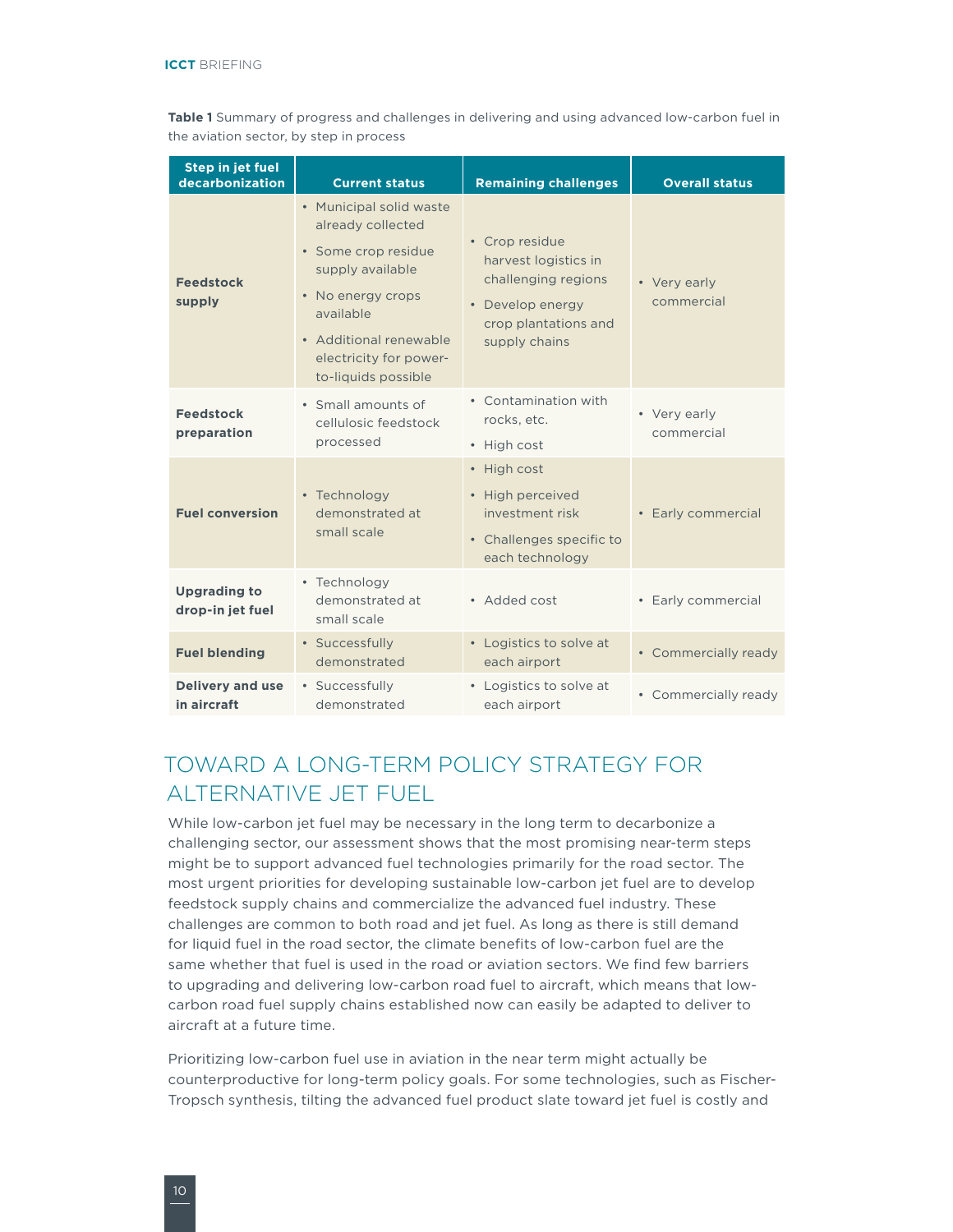inefficient. Similarly, upgrading cellulosic ethanol to jet fuel significantly increases the cost of fuel production. Given that production cost is one of the most limiting factors, directing low-carbon fuel to the aviation sector could increase costs and slow commercialization of advanced technologies. It is most economical for advanced fuel producers to continue supplying the majority of their products to the road sector. Thus, policies that promote the use of low-carbon fuel regardless of end-use sector will be most effective at developing the advanced fuel industry, and in turn setting this industry on the path to decarbonize a greater share of jet fuel in the long term. If and when liquid fuel demand in the road sector is greatly reduced, shifting the product slate at existing biorefineries or upgrading cellulosic ethanol can increase the throughput of jet fuel at that time.

Based on the assessment above on prevailing barriers, [Figure 4](#page-11-0) illustrates an approach that recognizes the necessary near-term and long-term actions to decarbonize jet fuel. As illustrated, there are many developments needed and they span several sectors. As a primary step, the advanced fuel industry needs to massively ramp up. Concurrently, there needs to be a transition from using first-generation feedstocks to utilizing waste, sustainable cellulosic biomass, and renewable power-to-liquids for the fuel pathways that are more sustainable, have minimal land use effects, and demonstrably reduce lifecycle carbon intensity by at least 50%. In the medium term, advanced fuel industry growth will be maximized if fuel is supplied mainly to the road sector, with advanced jet fuel as a co-product. Changes in aircraft and vehicle technology are necessary to reduce liquid fuel demand growth in aviation and eliminate all liquid fuel demand in the road sector. In the longer term, as liquid fuel demand in road evaporates, existing biorefineries can adjust their processes to supply mostly or entirely jet fuel. Some conversion processes already do this, and it is possible that others could be adjusted to produce mostly jet fuel with future technological progress. Having enough sustainable biomass available to decarbonize future jet fuel supply also requires a phaseout of biomass in heat and power generation, transitioning those sectors to using only other renewables, such as wind, solar, and geothermal, and reserving the entire sustainable biomass resource for the transportation sector.<sup>36</sup> Such a drastic shift in the use of biomass, especially given strong political support for biomass heat and power in Europe, may not be easy, even in the 2050 time frame.

<sup>36</sup> Stephanie Searle, "Decarbonizing aviation through low-carbon fuels will be beyond difficult," ICCT blog, Nov. 15, 2018, [https://www.theicct.org/blog/staff/decarbonizing-aviation-through-low-carbon-fuels-will-be](https://www.theicct.org/blog/staff/decarbonizing-aviation-through-low-carbon-fuels-will-be-beyond-difficult)[beyond-difficult](https://www.theicct.org/blog/staff/decarbonizing-aviation-through-low-carbon-fuels-will-be-beyond-difficult)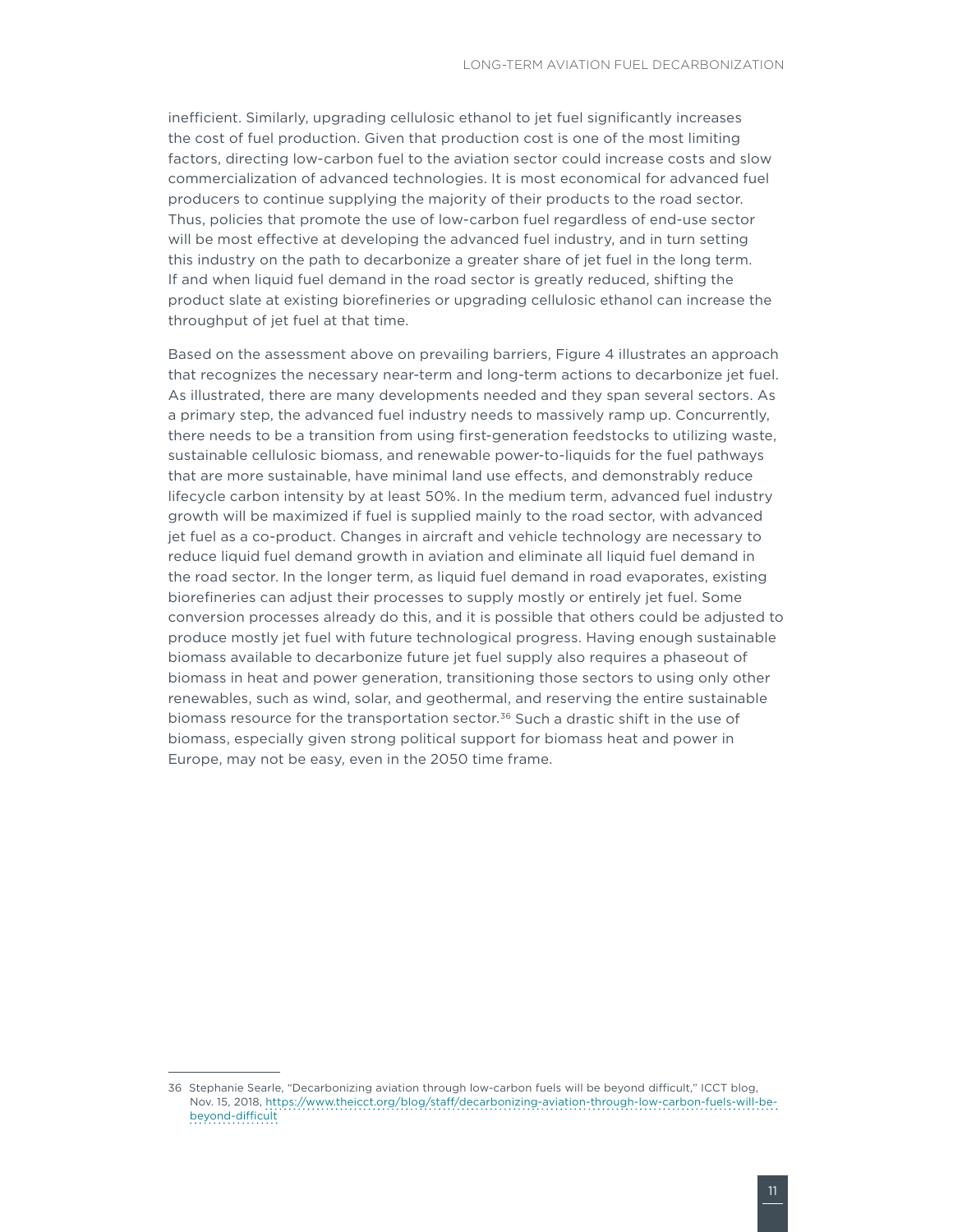

<span id="page-11-0"></span>**FIgure 4.** Timeline of developments necessary for decarbonization of aviation fuel

None of these changes will be easy to make, and all of them require time. In the road sector, the IEA argues that a rapid increase in electric vehicle sales beyond current rates is needed to achieve a scenario with mostly electric and hybrid new sales by 2050.<sup>37</sup> The advanced fuel industry has ramped up much more slowly than electric vehicles: At the current annual growth rate, cellulosic biofuel would still supply less than 0.1% of total U.S. transport energy demand in 2050. $38$  Growth of this industry is constrained by practical limits, as production and ramp-up of first-of-a-kind plants can take nearly 10 years.<sup>39</sup> Companies typically wait to realize gains on a pioneer plant before commissioning a second; if a new company starts a project in 2020, it may be 2035 or 2040 before its second facility is operating at full capacity. The pace of new project announcements is not nearly fast enough to put us on a path to decarbonizing a significant fraction of jet fuel demand by 2050. Deep decarbonization of the transport sector in the 2050 time frame requires major changes to policy in the near term, in particular to more strongly support the commercialization of advanced lowcarbon fuel technologies for use in any sector.

### NEAR-TERM POLICY OPPORTUNITIES

#### EFFECTIVE POLICY DESIGN FOR PROMOTING LOW-CARBON JET FUEL

Strong policy support for advanced fuel technologies is needed to enable a significant shift from petroleum-based fuels to sustainable, low-carbon alternatives in the midcentury time frame. These types of policies can include mandates, fiscal incentives, and grant programs, and will be most effective if they are offered to all fuel types.

Direct fuel mandates for the aviation sector have been discussed. While such mandates seem an intuitive solution, they would actually be counterproductive. Near-term

<sup>37</sup> John Dulac, *Global transport outlook to 2050: Targets and scenarios for a low-carbon transport sector*, (IEA: 2013). [https://www.iea.org/media/workshops/2013/egrdmobility/DULAC\\_23052013.pdf](https://www.iea.org/media/workshops/2013/egrdmobility/DULAC_23052013.pdf)

<sup>38</sup> Calculated as a linear regression from annual cellulosic biofuel volumes used for RFS compliance in 2016 and 2017 from "Public Data for the Renewable Fuel Standard," U.S. Environmental Protection Agency, accessed Sept 27, 2018, [https://www.epa.gov/fuels-registration-reporting-and-compliance-help/public-data-renewable](https://www.epa.gov/fuels-registration-reporting-and-compliance-help/public-data-renewable-fuel-standard)[fuel-standard](https://www.epa.gov/fuels-registration-reporting-and-compliance-help/public-data-renewable-fuel-standard); Forecasted 2050 U.S. transport energy demand from U.S. Energy Information Administration, "Annual Energy Outlook 2018 with projections to 2050" (2018). [https://www.eia.gov/outlooks/aeo/pdf/](https://www.eia.gov/outlooks/aeo/pdf/AEO2018.pdf) [AEO2018.pdf](https://www.eia.gov/outlooks/aeo/pdf/AEO2018.pdf)

<sup>39</sup> Nik Pavlenko, "Failure to Launch: Why Advanced Biorefineries Are So Slow to Ramp Up Production," ICCT blog, Nov. 13, 2018,<https://www.theicct.org/blog/staff/failure-to-launch-biorefineries-slow-ramp-up>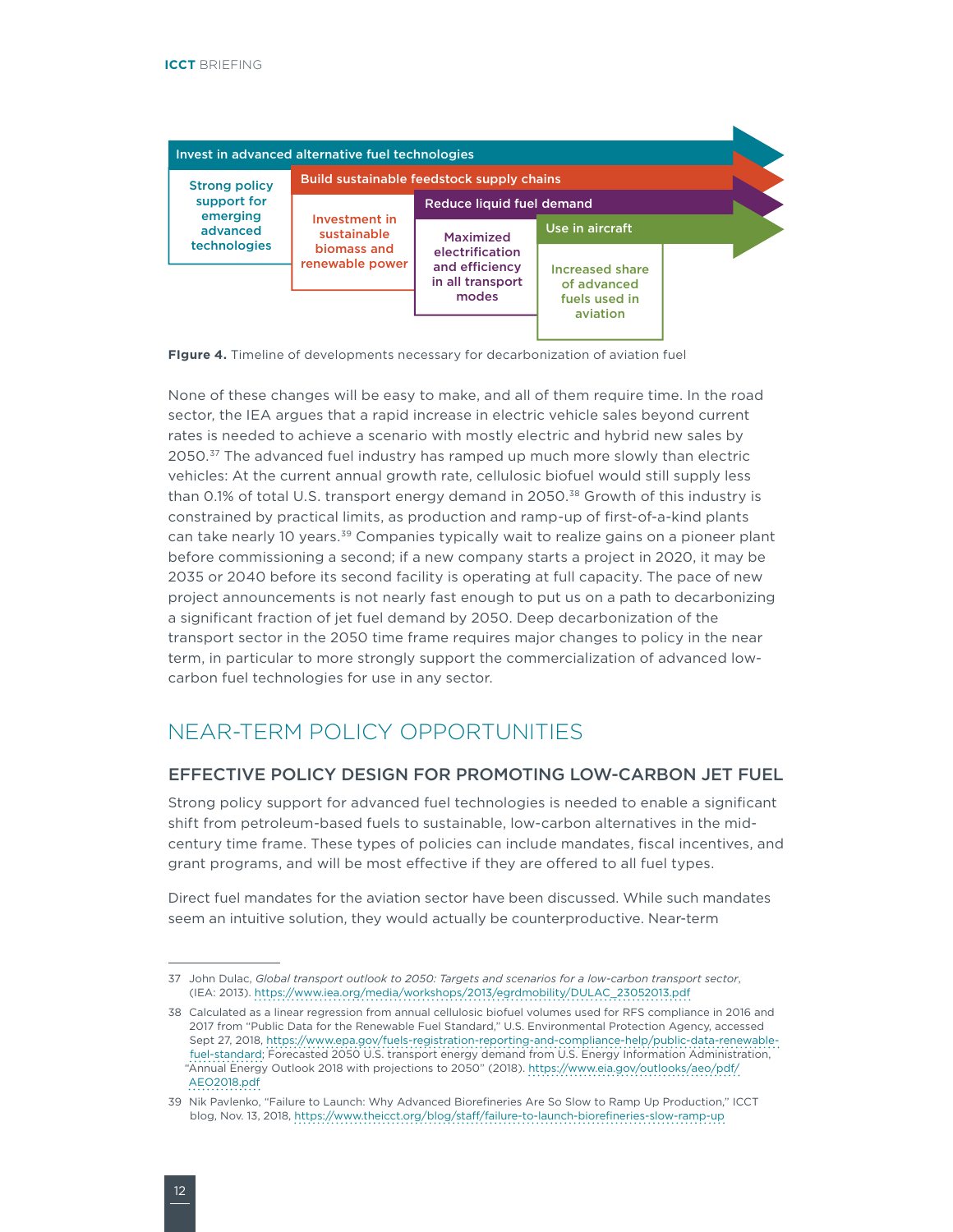alternative aviation fuel mandates would very likely be met using the most commercially ready jet fuel technology—HEFA—and the further growth of this technology cannot be supported using low-carbon feedstocks. Experiences with alternative fuel policies in the European Union and United States, such as the Renewable Energy Directive and the Renewable Fuel Standard (RFS), respectively, have demonstrated the tension between achieving high alternative fuel volumes and sustainability goals. These policies have overwhelmingly been met with inexpensive, readily available food-based biofuels linked to land use change. Long-term high penetration of sustainable, low-carbon jet fuel requires immediate and strong policy support specifically for advanced technologies that can process sustainable feedstocks.

There are a wide variety of regulatory and financial support policies that can support advanced biofuels, but not all are effective. Very strong policy support (equivalent to up to \$5 per gasoline-equivalent gallon in recent years) has been available for cellulosic ethanol in the United States, but industry development has still been excruciatingly slow. The same kinds of policy mechanisms that have successfully grown a first-generation biofuels industry (blending mandates, short-term tax credits) are ineffective for supporting advanced technologies. Because advanced fuel facilities have high upfront capital expenses, much greater policy certainty is needed to reduce investment risk. Our research has found that government capital grants, which provide high certainty in the amount of policy support delivered, are more effective at supporting cellulosic biofuel projects per dollar spent compared with per gallon subsidies.40 Government grant programs also appear to have been more effective at supporting successful cellulosic biofuel facilities in the United States than the cellulosic biofuel mandate in the RFS.<sup>41</sup> The most important policy elements to support investor certainty are dedicated incentives for advanced fuels with a clear, predictable value to producers.<sup>42</sup> One policy proposal that would provide high investor certainty is a contract for difference (CFD) program that would set a guaranteed price floor for advanced fuel producers. When conventional fuel prices or the value of existing government incentives (e.g., the value of RFS support) changes, the government subsidy adjusts to maintain the same profit margin for advanced fuel producers. A reverse auction can be used to establish the lowest tolerable price floor for more efficient advanced fuel producers, minimizing government spending.

Although we do not recommend near-term mandates for aviation biofuels specifically, support for fuels used in both the road and aviation sectors is important for supporting advanced technology commercialization. This will ensure that advanced fuel producers generating a product slate can receive full support for all products they supply. California Air Resources Board has only recently proposed allowing alternative jet fuels to participate in the Low Carbon Fuel Standard (LCFS), and most European Union member states do not include any support for alternative jet fuels. For producers using Fischer-Tropsch or hydroprocessing technologies, generation of jet fuel, as well as other co-products such as propane, is unavoidable. Policies that only promote gasoline

<sup>40</sup> Nikita Pavlenko, Stephanie Searle, Brett Nelson, *A comparison of contracts for difference versus traditional financing schemes to support ultralow-carbon fuel production in California* (ICCT: Washington DC, 2017). [https://](https://www.theicct.org/sites/default/files/publications/CfD-Cost-Benefit-Report_ICCT_Working-Paper_vF_23012017.pdf) [www.theicct.org/sites/default/files/publications/CfD-Cost-Benefit-Report\\_ICCT\\_Working-Paper\\_vF\\_23012017.pdf](https://www.theicct.org/sites/default/files/publications/CfD-Cost-Benefit-Report_ICCT_Working-Paper_vF_23012017.pdf)

<sup>41</sup> Chelsea Petrenko, "Is the Renewable Fuel Standard enough to spur progress in advanced biofuels? Probably not.," ICCT blog, Oct. 18, 2018, [https://www.theicct.org/blog/staff/renewable-fuel-standard-enough-spur](https://www.theicct.org/blog/staff/renewable-fuel-standard-enough-spur-progress-advanced-biofuels-probably-not)[progress-advanced-biofuels-probably-not](https://www.theicct.org/blog/staff/renewable-fuel-standard-enough-spur-progress-advanced-biofuels-probably-not)

<sup>42</sup> Kristine Bitnere, Stephanie Searle, *Effective policy design for promoting investment in advanced alternative fuels* (ICCT: Washington DC, 2017). [https://www.theicct.org/sites/default/files/publications/Advanced](https://www.theicct.org/sites/default/files/publications/Advanced-alternative-fuels_ICCT-white-paper_21092017_vF.pdf)[alternative-fuels\\_ICCT-white-paper\\_21092017\\_vF.pdf](https://www.theicct.org/sites/default/files/publications/Advanced-alternative-fuels_ICCT-white-paper_21092017_vF.pdf)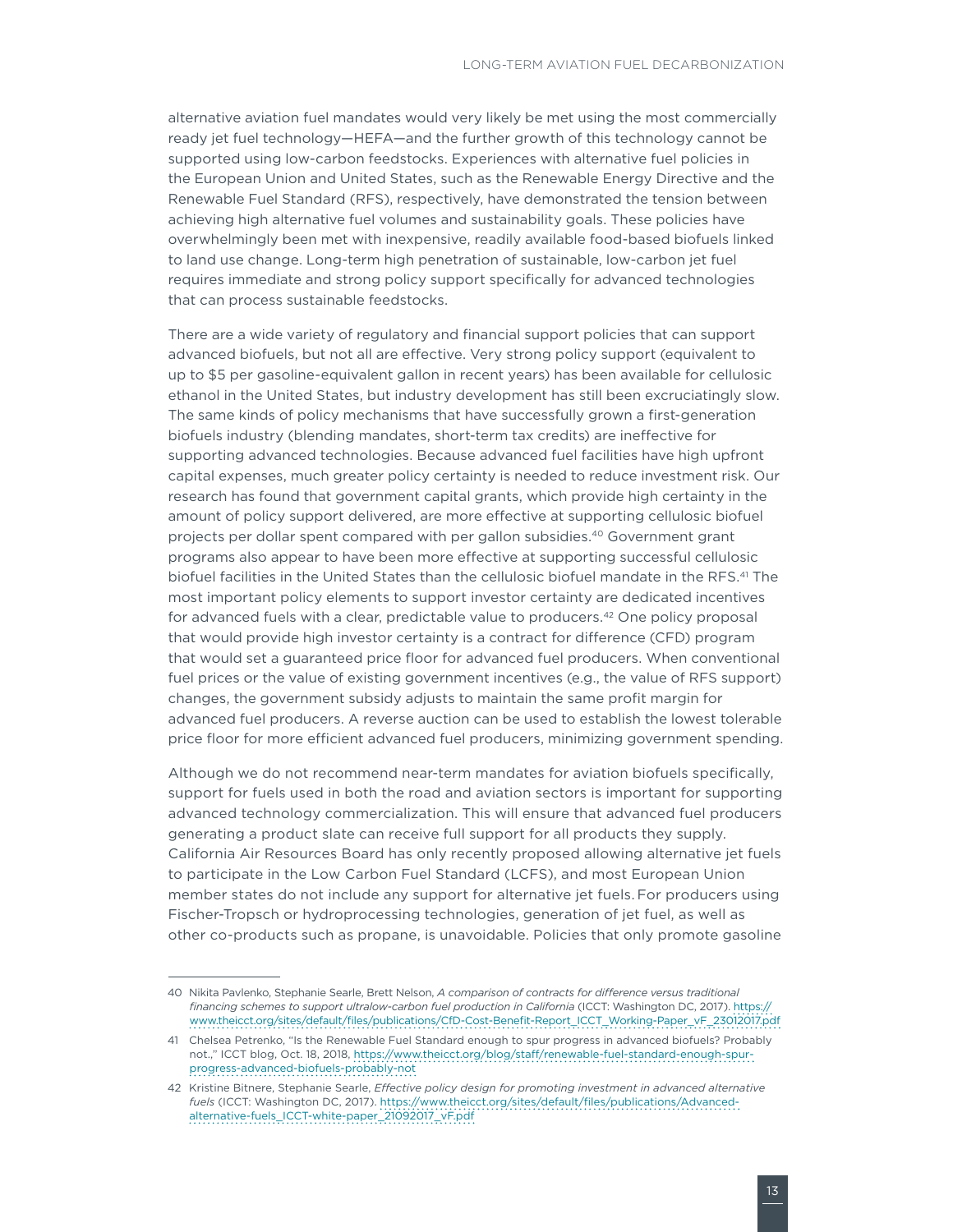and diesel substitutes do not support these producers' full product slates. Designing advanced fuel policies to include jet fuel as well as lighter products such as propane is important to effectively support newer technologies.

Policies that do promote jet fuel generally do so by allowing these fuels to "opt in" to road fuel mandates. Road fuel suppliers are obligated to blend certain amounts of renewable or low-carbon fuel and to submit a certain number of credits each year to demonstrate compliance with that obligation. Jet fuel suppliers, on the other hand, carry no obligation, and any low-carbon fuel they choose to blend in the aviation sector generates credits that can be sold to road fuel suppliers. This design arguably constitutes a wealth transfer from road users to aviation users, as road fuel suppliers are paying jet fuel suppliers for their use of low-carbon fuel. In the near-term, any distortion on overall transport costs caused by opt-in provisions is unlikely to be felt by consumers because the volumes of alternative jet fuel supported will be low compared with the amount of road fuel that is mandated. In the longer term, as a greater share of low-carbon fuel is used in the aviation sector, obligating aviation fuel suppliers would more evenly distribute the costs of complying with mandates. For policies other than mandates, such as government grants or CFD programs, lowcarbon jet fuel should simply be eligible alongside road fuel.

In the near to medium term, it will also be important for governments to directly support sustainable feedstock supply chains. Similar to investors in advanced fuel facilities, farmers need certainty to make upfront investments in establishing energy crop plantations. Programs such as long-term government procurement contracts can help bridge that uncertainty gap until strong feedstock demand is clearly established by the cellulosic biofuel industry.

Beyond the next five years, more aggressive policy changes will be necessary to accelerate the advanced low-carbon fuels industry. The opportunities listed above represent important first steps in growing this industry. Because it will likely take a long time to fully ramp up the advanced fuels industry to displace a high share of liquid fuel demand, stronger incentives than those under consideration by progressive countries now will be needed in the 10 to 15 year time frame.

#### REGIONS TO FOCUS ON IN THE NEXT FIVE YEARS

Based on our understanding of the issues and opportunities above, and our understanding of applicable policy venues to accelerate the decarbonization of jet fuels, we see at least six key venues to focus on for policy developments in the next five years. These are jurisdictions that have or are developing policy frameworks that specifically support advanced low-carbon fuel conversion technologies using non-food feedstocks. These include key regional, national, and subnational governments where there is clear ability to overcome many of the barriers identified above and capitalize on the policy and technology developments already in motion there.

**Global:** The International Civil Aviation Organization is introducing support for alternative fuels by including them as an eligible pathway in the Carbon Offsetting and Reduction Scheme for International Aviation (CORSIA). However, this policy is unlikely to be an effective incentive for alternative fuels, since it will be much less expensive for airlines to comply with CORSIA using carbon offsets.<sup>43</sup> Robust policy support for

<sup>43</sup> Nikita Pavlenko, "ICAO's CORSIA scheme provides a weak nudge for in-sector carbon reductions," ICCT blog, Aug. 6, 2018, <https://www.theicct.org/blog/staff/corsia-carbon-offsets-and-alternative-fuel>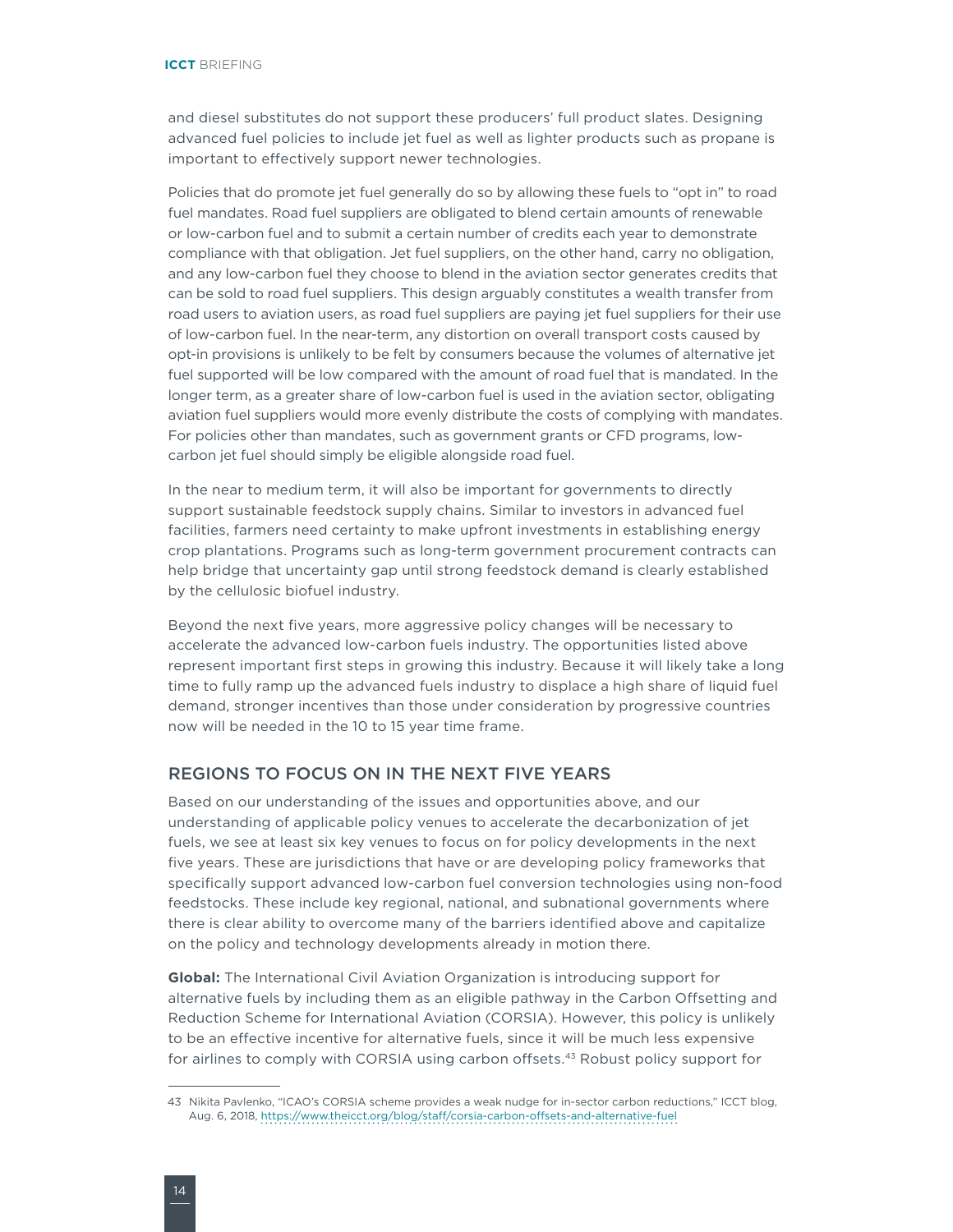low-carbon jet fuel is more likely to come from the national level than a global forum. In the remainder of this section, we present recommendations on policy opportunities for supporting long-term jet fuel decarbonization in some of the most progressive countries in terms of fuel policies.

**United States:** Increase federal grant spending on advanced fuel projects through the Department of Energy (DOE) and the U.S. Department of Agriculture. DOE grants in particular have been instrumental in supporting many active cellulosic biofuel projects in the United States.<sup>44</sup> The RFS has not been a very effective driver for investment in cellulosic biofuels due to political and policy uncertainty. There are no major opportunities for improving support of the RFS program for advanced fuels unless very progressive options are considered in a revision bill by Congress.

**California:** Implement opt-in provision for jet fuels in the LCFS and introduce direct fiscal support for advanced low-carbon fuels. The LCFS has not promoted significant volumes of cellulosic or other advanced fuels because the mandate can be met using less risky first-generation technologies. California is considering introducing a CFD program for dairy biogas, a very low-carbon first generation pathway.45 This model could be applied to advanced fuel projects.

**United Kingdom:** Support strong implementation of the Renewable Transport Fuel Obligation (RTFO). The United Kingdom recently introduced an opt-in provision for jet fuel in the RTFO and a development fuels target for drop-in jet or road fuels made from wastes and residues. The UK Department for Transport set a high cost cap for development fuels of 1.60 pounds per liter (around \$7.90 per gallon). This means that oil companies can choose to pay the government 1.60 pounds for every liter of development fuels they do not supply. This will provide a strong price signal to investors, because oil companies have a strong incentive to purchase any development fuels available at a price lower than 1.60 pounds per liter.<sup>46</sup>

**Progressive EU countries:** Strengthen policy support for advanced fuels and allow jet fuel to opt in. Denmark, Germany, Italy, Netherlands, and Sweden have all made recent policy updates to more strongly support advanced low-carbon fuels. Denmark, Italy, and Netherlands in particular all have fairly strong sub-targets for advanced biofuels for the 2020 to 2022 time frame within their national mandates. Of these five countries, only Netherlands allows jet fuel to opt-in. All EU countries are required to implement an ambitious 2030 target for advanced alternative fuels in the recast Renewable Energy Directive (RED II) by mid-2020. In addition, the RED II includes a 1.2x multiplier for renewable fuels used in aviation, sending a strong signal that jet fuel should be included in national policies. Denmark, Germany, Italy, Netherlands, and Sweden are the most likely to introduce robust policy measures. Although a continuation of current biofuel mandates is likely, these countries may consider measures to support a clear value signal (such as a high cost cap) and additional direct fiscal incentives.

<sup>44</sup> Chelsea Petrenko, "Is the Renewable Fuel Standard enough to spur progress in advanced biofuels? Probably not.," ICCT blog, Oct. 18, 2018, [https://www.theicct.org/blog/staff/renewable-fuel-standard-enough-spur](https://www.theicct.org/blog/staff/renewable-fuel-standard-enough-spur-progress-advanced-biofuels-probably-not)[progress-advanced-biofuels-probably-not](https://www.theicct.org/blog/staff/renewable-fuel-standard-enough-spur-progress-advanced-biofuels-probably-not)

<sup>45</sup> An act to add Sections 39730.5, 39730.6, 39730.7, and 39730.8 to the Health and Safety Code, and to add Chapter 13.1 (commencing with Section 42652) to Part 3 of Division 30 of the Public Resources Code, relating to methane emissions, California Senate Bill No. 1383, Chapter 395, Sept. 19, 2016, [https://leginfo.legislature.](https://leginfo.legislature.ca.gov/faces/billNavClient.xhtml?bill_id=201520160SB1383) [ca.gov/faces/billNavClient.xhtml?bill\\_id=201520160SB1383](https://leginfo.legislature.ca.gov/faces/billNavClient.xhtml?bill_id=201520160SB1383)

<sup>46</sup> Recent policy developments in the UK and EU countries are reviewed in Jacopo Giuntoli, *Advanced biofuel policies in select EU member states: 2018 update* (ICCT: Washington DC, in press).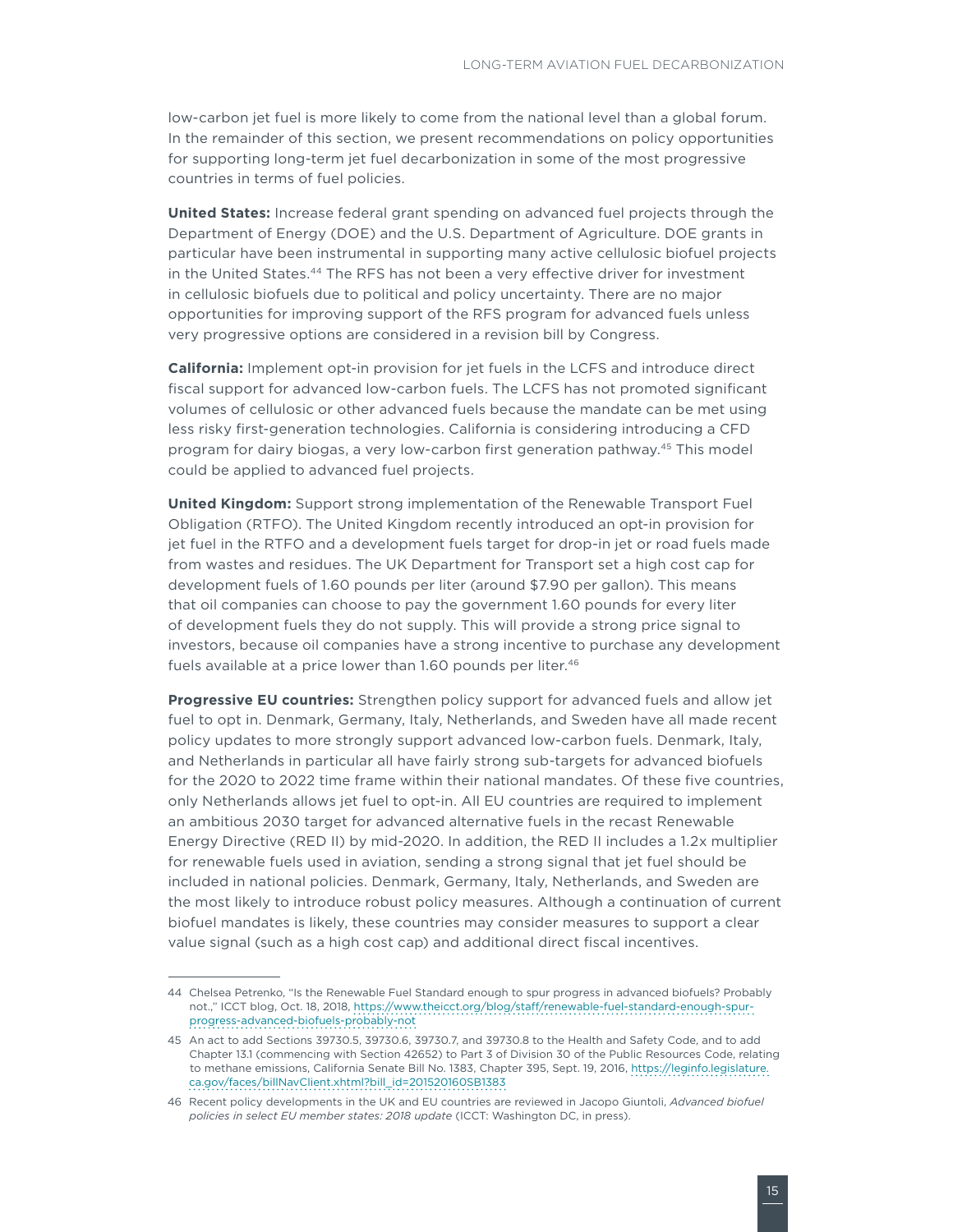**India:** Introduce strong fiscal incentives and other measures to support sustainable feedstocks and advanced technologies, and allow jet fuel to opt in. India recently proposed a new national biofuels policy with ambitious blending targets and fairly progressive, although vague, sustainability safeguards targeting the use of wastes and energy crops. India must implement the national biofuels policy with specific measures to incentivize fuel production. The government is considering a grants program for cellulosic ethanol facilities utilizing crop residues.47

A timeline for policy opportunities in these progressive jurisdictions is shown in [Figure](#page-15-0)  [5.](#page-15-0) This figure lists specific opportunities for policy developments that could strengthen support for advanced low-carbon fuels in general in the near term, which in turn will support the production of low-carbon jet fuels in the longer term. Arrows indicate the approximate duration of longer windows during which continued policy actions can have an effect.



<span id="page-15-0"></span>**FIgure 5.** Timeline of near-term policy opportunities to support long-term jet fuel decarbonization

<sup>47</sup> National Policy on Biofuels, Government of India, Ministry of New & Renewable Energy, n.d., [https://mnre.gov.](https://mnre.gov.in/file-manager/UserFiles/biofuel_policy.pdf) [in/file-manager/UserFiles/biofuel\\_policy.pdf;](https://mnre.gov.in/file-manager/UserFiles/biofuel_policy.pdf) Bilal Abdi, "India proposes new bio-ethanol policy to spur Rs 5,000 crore investments," *Energyworld*, Nov. 23, 2017, [https://energy.economictimes.indiatimes.com/news/oil](https://energy.economictimes.indiatimes.com/news/oil-and-gas/india-proposes-new-bio-ethanol-policy-to-spur-rs-5000-crore-investments/61755856)[and-gas/india-proposes-new-bio-ethanol-policy-to-spur-rs-5000-crore-investments/61755856](https://energy.economictimes.indiatimes.com/news/oil-and-gas/india-proposes-new-bio-ethanol-policy-to-spur-rs-5000-crore-investments/61755856)